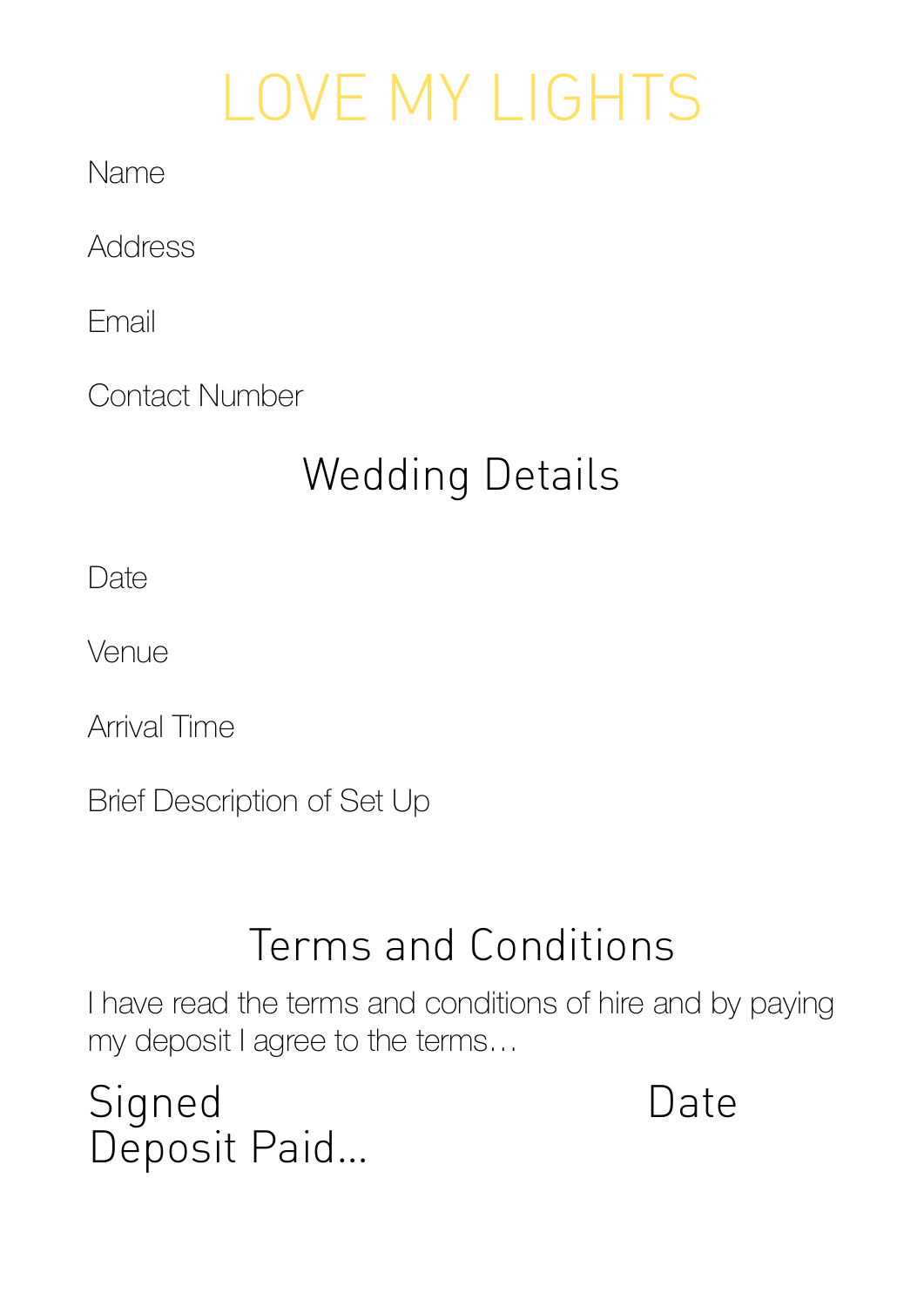## LOVE MY LIGHTS Terms and Conditions of Hire

- 1. The Hirer is responsible for the safe keeping of the letters/numbers in good conditions whilst in their possession.
- 2. During the period of hire, the Hirer is solely responsible for the hire goods.
- 3. In the event of any letters/numbers requiring repair as a result of the Hirer's negligence, misuse or accident, then the hirer shall bear the cost of any such repair.
- 4. In the event that the goods are damaged beyond economical repair, or are lost, the hirer shall bear the full write off cost. Estimated Cost is £200 per Letter/Number.
- 5. Only the Letter 'L' can be sat on for photo opportunities and all young children must be supervised around the Lights at all times. Love My Lights cannot guarantee the length of time the batteries will last and it is up the hirer to switch to Mains Power when the Lights start flashing.
- 6. LOVE MY LIGHTS accepts no responsibility for any injuries or claims whilst using hired equipment.
	- 7. LOVE MY LIGHTS will endeavour wherever possible to ensure that pre-agreed delivery and collection times are adhered to. However LOVE MY LIGHTS cannot accept responsibility for late deliveries or collections, due to any unforeseen circumstances.